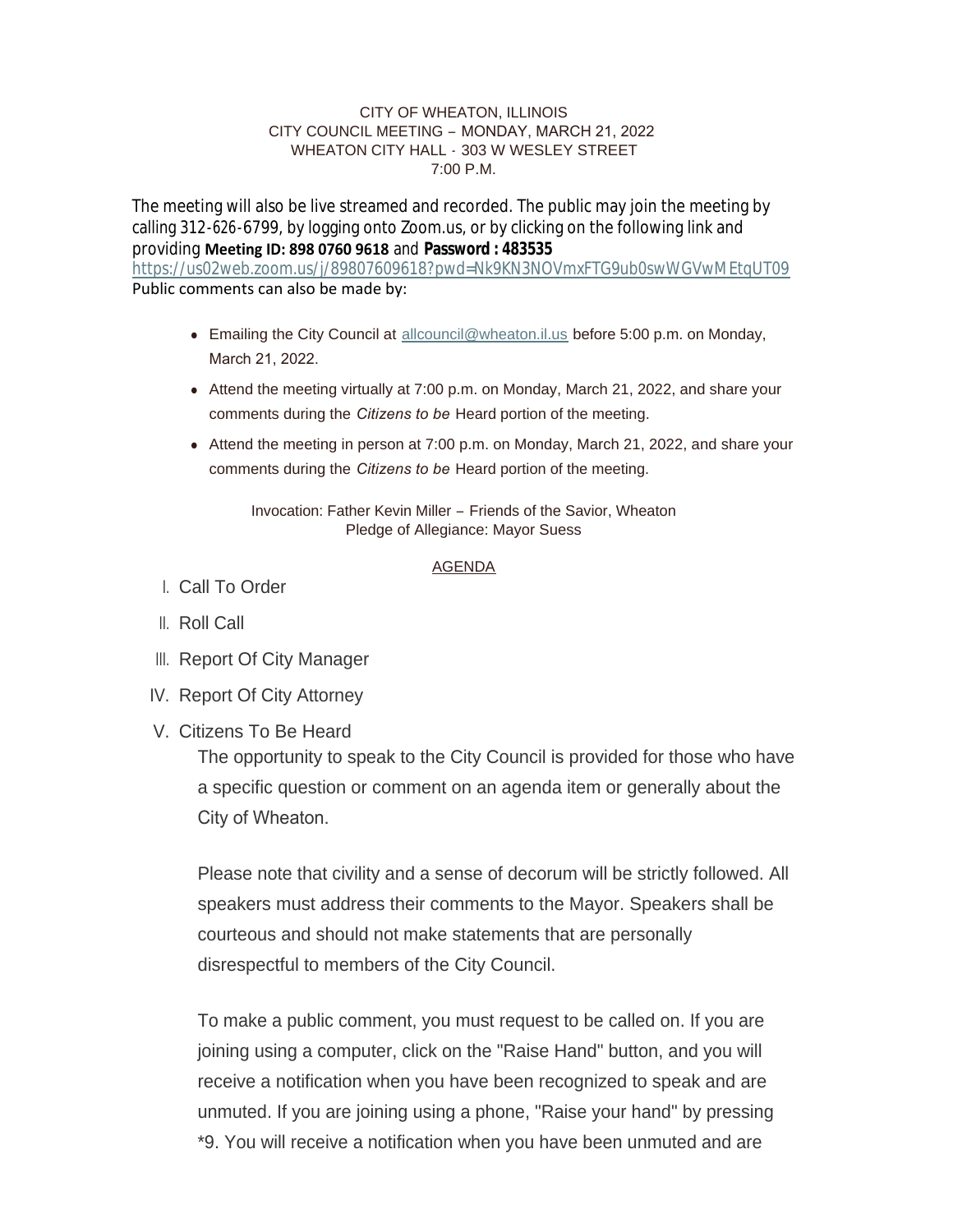able to speak. Please ensure you are in a quiet place with no background noise.

When called upon, please announce your name and address before commenting. All public comments are limited to five (5) minutes, and each citizen will be permitted to speak only once.

Members of the public were also given the opportunity to provide comments prior to this meeting to be read by the City Clerk. We will begin with a reading of the previously submitted public comments for this meeting.

- VI. Consent Agenda
	- A. Approval Of Minutes
		- 03 07 22 Draft Minutes 1.

Documents:

# [03 07 2022 DRAFT MINUTES.PDF](https://www.wheaton.il.us/AgendaCenter/ViewFile/Item/8627?fileID=11123)

- B. Consent Unfinished Business
- C. Consent New Business
- VII. Regular Agenda
	- A. Regular Unfinished Business
		- 1. Regular Agenda Unfinished Business #1

Documents:

[RAUB01 - PLANNING AND ZONING REPT ZA 21-01 ARTICLE 24.7.2B](https://www.wheaton.il.us/AgendaCenter/ViewFile/Item/8632?fileID=11124)  RECREATIONAL VEHICLE PARKING.PDF

2. Regular Agenda Unfinished Business #2

Documents:

[RAUB02 - ORDINANCE AMENDING CODE OF ORDINANCES CHPT 34](https://www.wheaton.il.us/AgendaCenter/ViewFile/Item/8633?fileID=11125)  STORMWATER MANAGEMENT REG.PDF

- **B. Regular New Business** 
	- 1. Regular Agenda New Business #1

Documents: